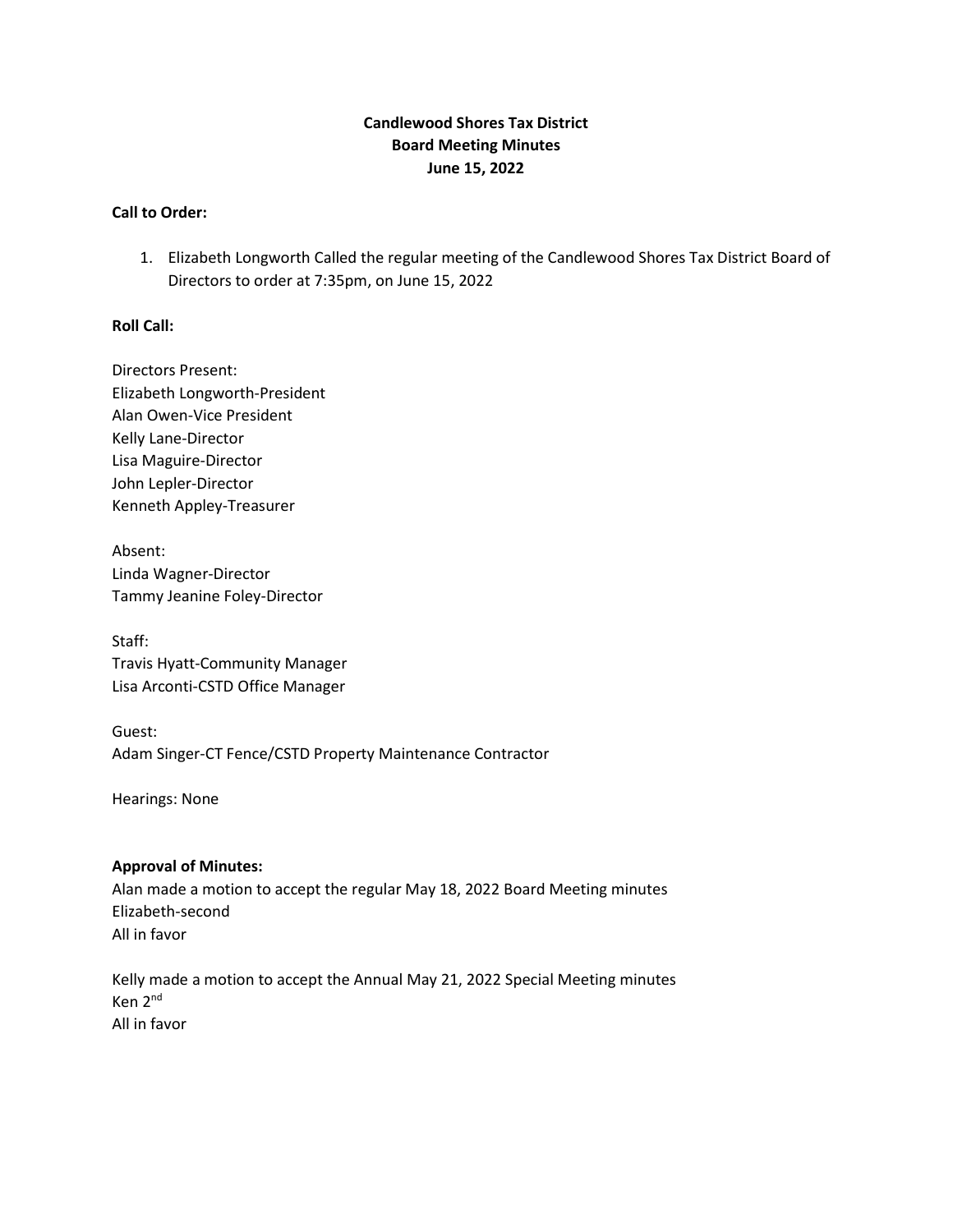# 1<sup>st</sup> Public Comment:

Linda Queiroz-26 Clearview Drive-Would like to know why the water is off at the beach. The board noted it was being used inappropriately.

#### Treasurers Report-Ken Appley

Water \$270,889.50 Tax \$1,260,591.00 If you need a payment plan, please call Lizz Finneran at Scalzo.

#### Management Report:

Travis Hyatt provided a report of activities since the last Board of Directors meeting.

#### Permit Requests:

32 Twilight Lane-Watering Permit-owner requests extending the permit until the end of June Ken 1st Alan 2nd Lisa and Kelly approve Elizabeth Longworth- abstain

52 Longview Drive-Driveway Permit Board would like more clarification on what the project entails. The board also noted they believe the fence was put in the CSTD right of way, they would like it to be measured.

162 North Lakeshore Drive-Driveway Permit Ken 1st Alan 2nd All in favor

28 Twilight Lane-Watering Permit Elizabeth 1st Alan 2nd All in favor

9 Twilight Lane-Landscape and watering permit Kelly 1<sup>st</sup> Alan 2nd All in favor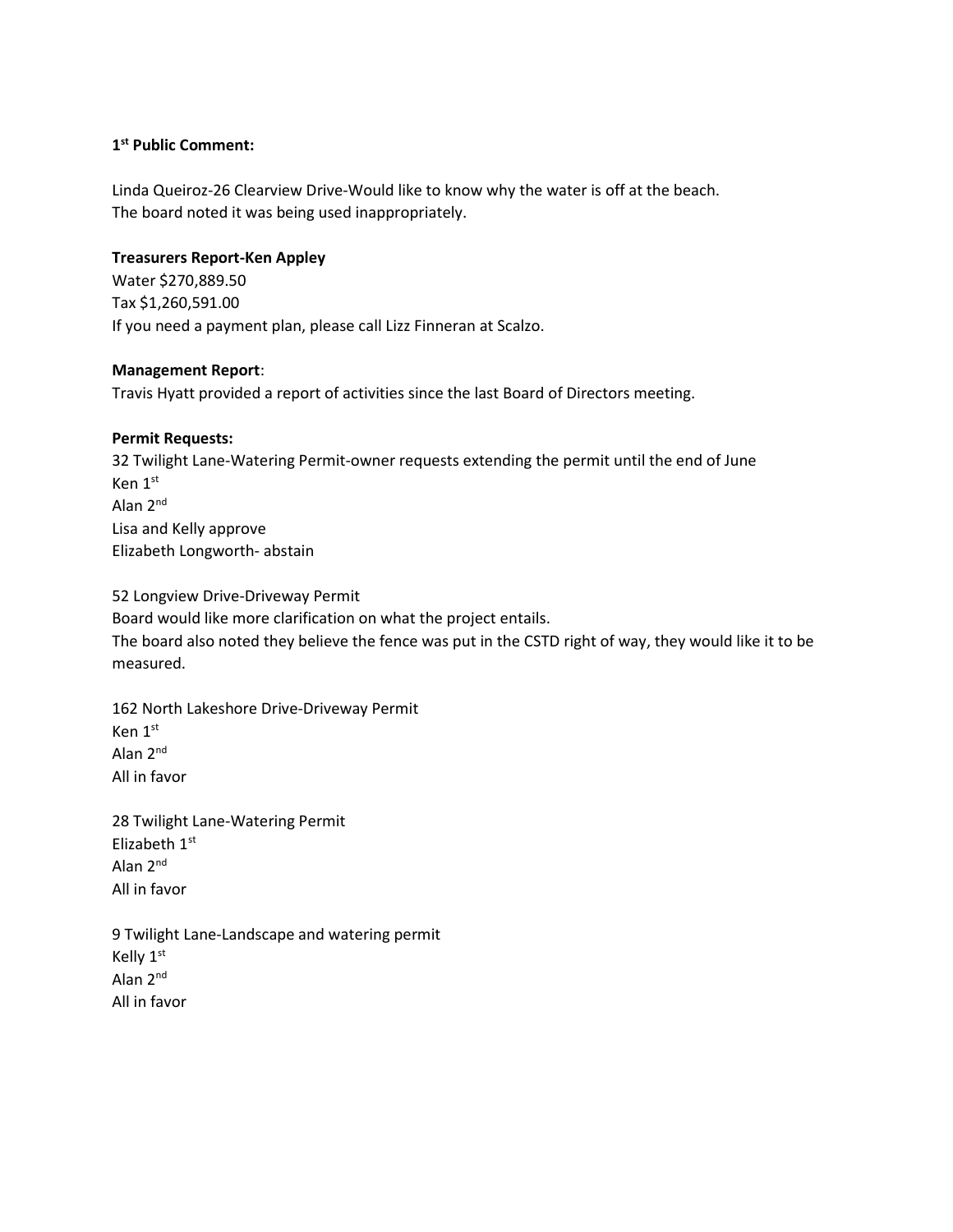90 South Lakeshore Drive-Water Connection permit Elizabeth made a motion to pass the permit with the understanding the resident would pay the \$750.00 difference of the cost on the permit and the actual cost of hook-up. Kelly 2<sup>nd</sup> All in favor

# Committee Reports:

# Beautification -Elizabeth Longworth

Flowers are in

.

# Recreation- Jon Lepler

The activities have not changed and are scheduled.

# Safety- Alan Owen

Speed Humps are ordered. Elizabeth reminded the Community that playing or jumping off the boat ramp is not permitted. Also, there is no diving off the swim platform.

Alan presented the prices for new speed signs. Elizabeth made a motion to order 2 speed signs not to exceed \$1,800.00 Jon 2nd All in favor

Kelly made a motion to order posts for the speed signs not to exceed \$100 Alan 2nd All in favor

There was a discussion regarding the bus stop signs on Candlewood Shores Road. Elizabeth made a motion to order two new bus signs to replace the ones already installed. Jon 2nd Lisa and Ken voted yes Kelly and Alan abstain Motion passes

# Ordinances- Linda Wagner-not in attendance

# Landscape Report-Adam Singer

The guys are completing the summer jobs-beach, mowing, sweeping the roads The gates will be repaired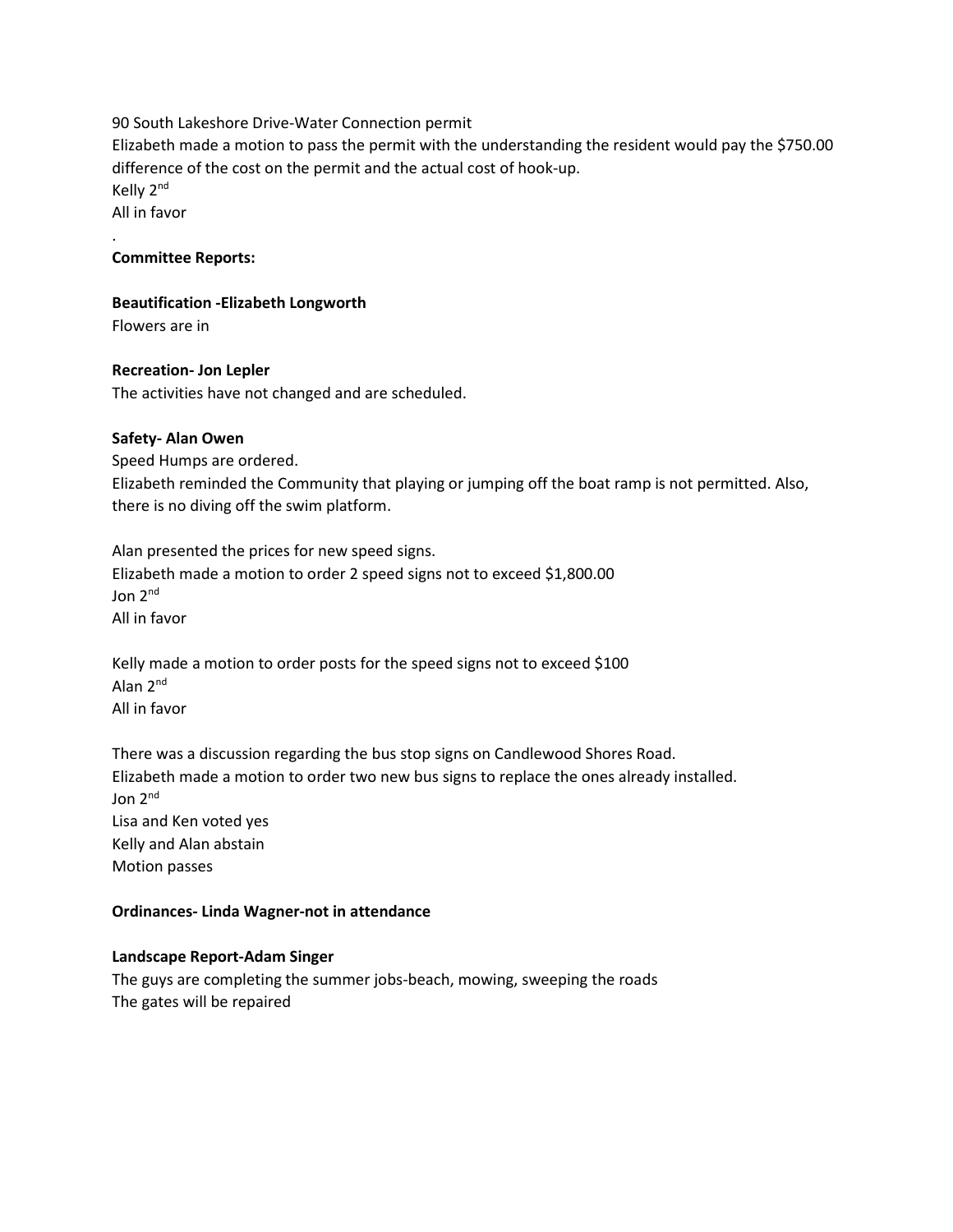#### New Business

#### Water Connection Fee

There was a discussion regarding the cost of the water connection fee on the Permit Application-costs have risen.

Elizabeth made a motion to change the price on the water connection fee to "current prevailing rate" Alan 2nd

All in favor

#### Alarm Repair

There was a discussion on the alarm system at the office. Alan made a motion to update and repair the alarm in the amount of \$895/per the estimate. Elizabeth 2<sup>nd</sup> All in favor

# Old Business-Travis

#### Frontier Communications

This is still being worked on by the attorney.

# Gate Discussion

There was a discussion on the security gates. There have been two proposals submitted.

#### Mobil Meter Read Discussion

Travis explained that the company is charging CSTD for equipment that is used for the homes that have not switched over to the new water meter readers.

Kelly made a motion to charge back any and all fees that are related to the old water meter readers. Elizabeth 2<sup>nd</sup> Lisa and Ken approve Alan abstained

Motion passes

#### Pump House Electrical

We have received two bids, waiting for the third.

#### 2<sup>nd</sup> Public Comment:

Pam Owen-28 Longview Drive-Asked if and how the security gate would change our tax status with the town and how does it affect our taxes. Pam also inquired about how the survey was monitored.

Linda Queiroz-26 Clearview Drive-Was wondering how many responses were received regarding the front gate. Linda also asked if there would be a gate at the Bayview entrance.